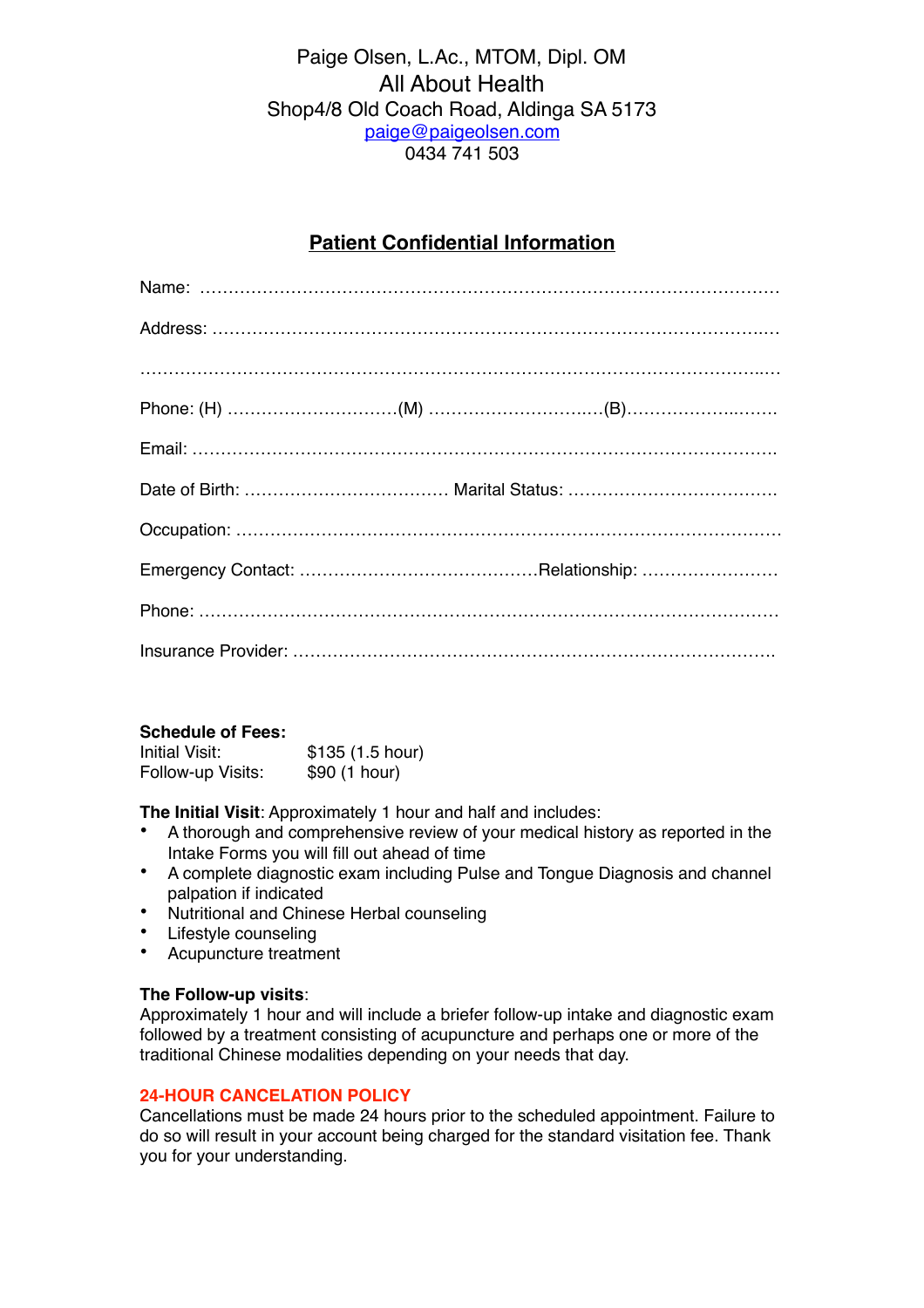#### One check (√ *)* for symptoms you sometimes experience. Two checks (**√√** *)* for symptoms that occur often. Three checks (**√ √ √** *)* for symptoms of major concern.

| <b>PRESENT HISTORY</b>                     | <b>WATER ELEMENT</b>                            | <b>WOOD ELEMENT</b>                                                 |
|--------------------------------------------|-------------------------------------------------|---------------------------------------------------------------------|
| chills                                     | hearing loss                                    | headaches                                                           |
| fever                                      | ringing in ears                                 | migraines                                                           |
| sweating                                   | dizziness                                       | ringing in ears                                                     |
| pain                                       | lower back ache                                 | poor eyesight                                                       |
| bedwetting                                 | neck pain                                       | dry/red eyes                                                        |
| <b>Nightly Urination</b><br># of times:    | sinus congestion                                | watering eyes                                                       |
| Daily Urination<br># of times:             | edema                                           | eye infections                                                      |
| <b>Bowel Movement</b><br># of times daily: | darkness under eyes                             | blurry vision                                                       |
| long & thin stools                         | emotional instability                           | craving for sour taste                                              |
| dry stools                                 | aversion to cold                                | eczema                                                              |
| round, small stools, like<br>pebbles       | hair thinning or loss                           | shingles                                                            |
| pale stools                                | pre-mature aging                                | herpes                                                              |
| dark stools                                | frequent urination                              | warts                                                               |
| exhaustion after bowel<br>movement         | kidney stones                                   | nervousness                                                         |
|                                            | perspire very easily                            | convulsions/spasms                                                  |
|                                            | night sweats                                    | irritability                                                        |
|                                            | afternoon fever                                 | constipation                                                        |
|                                            | weakness of legs/knees<br>sore knees            | alternating constipation/<br>diarrhea                               |
|                                            | cold extremities                                | hepatitis                                                           |
|                                            | asthmatic cough<br>inhalation difficult         | ulcer                                                               |
|                                            | rapid weight change                             | vomiting                                                            |
|                                            | loose teeth                                     | gallstones                                                          |
|                                            | reduced sexual energy                           | indecisive                                                          |
|                                            | increased sexual energy                         | fullness below ribs                                                 |
|                                            | thyroid problems                                | shoulder/neck tension                                               |
|                                            | diabetes                                        | insomnia 11pm-3 am                                                  |
|                                            | poor memory/concentration                       | frustration                                                         |
|                                            | fatigue                                         | depression                                                          |
|                                            | craving for salty taste                         | anger easily                                                        |
|                                            | thirst for hot drinks                           | bitter taste in mouth                                               |
|                                            | dreams of boats/water/<br>ravines/fear/drowning | hemorrhoids                                                         |
|                                            |                                                 | wrist & hand pain                                                   |
|                                            |                                                 | dreams of trees/afraid to<br>get up/fights/cutting your<br>own body |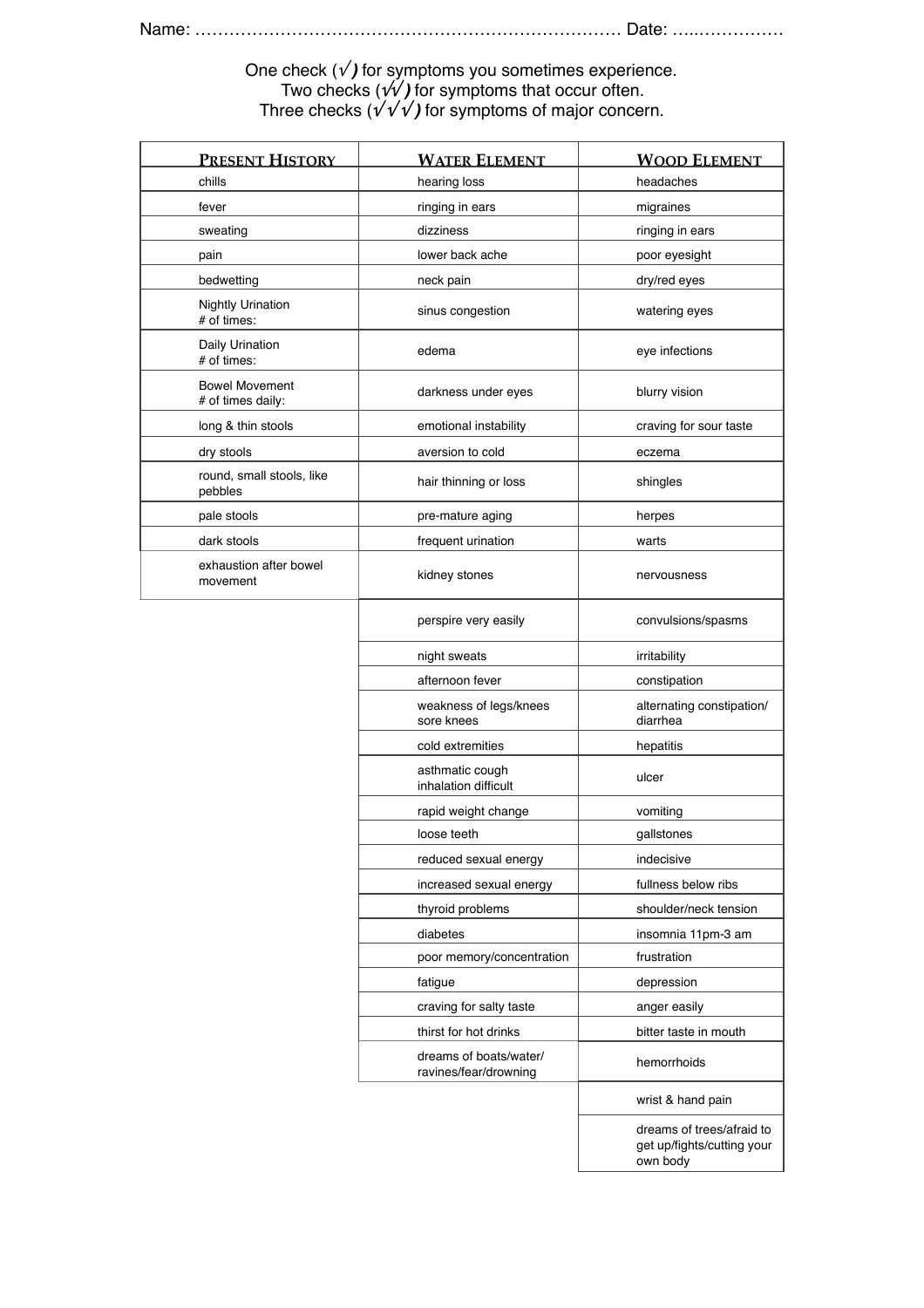| <b>FIRE ELEMENT</b>                                                              | <b>EARTH ELEMENT</b>                                                                                           | <b>METAL ELEMENT</b>                                                                      |
|----------------------------------------------------------------------------------|----------------------------------------------------------------------------------------------------------------|-------------------------------------------------------------------------------------------|
| dry scalp                                                                        | indigestion                                                                                                    | bronchitis                                                                                |
| skin eruptions/rashes                                                            | flatulence                                                                                                     | asthma exhalation<br>difficult                                                            |
| cysts/tumours                                                                    | food allergy                                                                                                   | shallow breathing                                                                         |
| ear infections                                                                   | stomach ache/ulcer                                                                                             | cough                                                                                     |
| sore throat/tonsillitis                                                          | loose stool                                                                                                    | sinus congestion                                                                          |
| lymphatic swelling                                                               | anemia                                                                                                         | nasal infections                                                                          |
| craving for bitter taste                                                         | bad breath                                                                                                     | dry skin                                                                                  |
| hot hands/feet                                                                   | sores on mouth                                                                                                 | spontaneous sweating                                                                      |
| aversion to heat                                                                 | heart burn                                                                                                     | catch colds easily                                                                        |
| dry mouth                                                                        | appetite increased                                                                                             | craving spicy taste                                                                       |
| gum problems                                                                     | appetite decreased                                                                                             | dreams of white/cruel<br>killing/fear/crying/<br>flying/metal/fields/<br>rural landscapes |
| nose bleed                                                                       | nausea                                                                                                         |                                                                                           |
| facial redness                                                                   | abdominal bloating                                                                                             |                                                                                           |
| itching/burning skin                                                             | low body weight                                                                                                |                                                                                           |
| heart palpitations                                                               | bleeding prolonged                                                                                             |                                                                                           |
| thirst for cold drinks                                                           | fatigue                                                                                                        |                                                                                           |
| vivid dreaming                                                                   | vomiting                                                                                                       |                                                                                           |
| dark urine                                                                       | bruising easily                                                                                                |                                                                                           |
| night sweats                                                                     | organ prolapse                                                                                                 |                                                                                           |
| chest pain                                                                       | craving for sweet taste                                                                                        |                                                                                           |
| insomnia: falling asleep                                                         | heaviness in legs                                                                                              |                                                                                           |
| insomnia: waking up                                                              | sticky saliva                                                                                                  |                                                                                           |
| sores on tongue                                                                  | thirst but don't like to drink                                                                                 |                                                                                           |
| thirst but only like small<br>sips                                               | dreams of food/buildings/<br>walls/<br>singing/music/heavy<br>body / difficulty getting<br>up/abysses/marshes/ |                                                                                           |
| very thirsty                                                                     | vaginal infections                                                                                             |                                                                                           |
| dreams of fire/laughing/<br>fear/hills/mountains/<br>populated cities or streets |                                                                                                                |                                                                                           |
| fatigue upon waking                                                              |                                                                                                                |                                                                                           |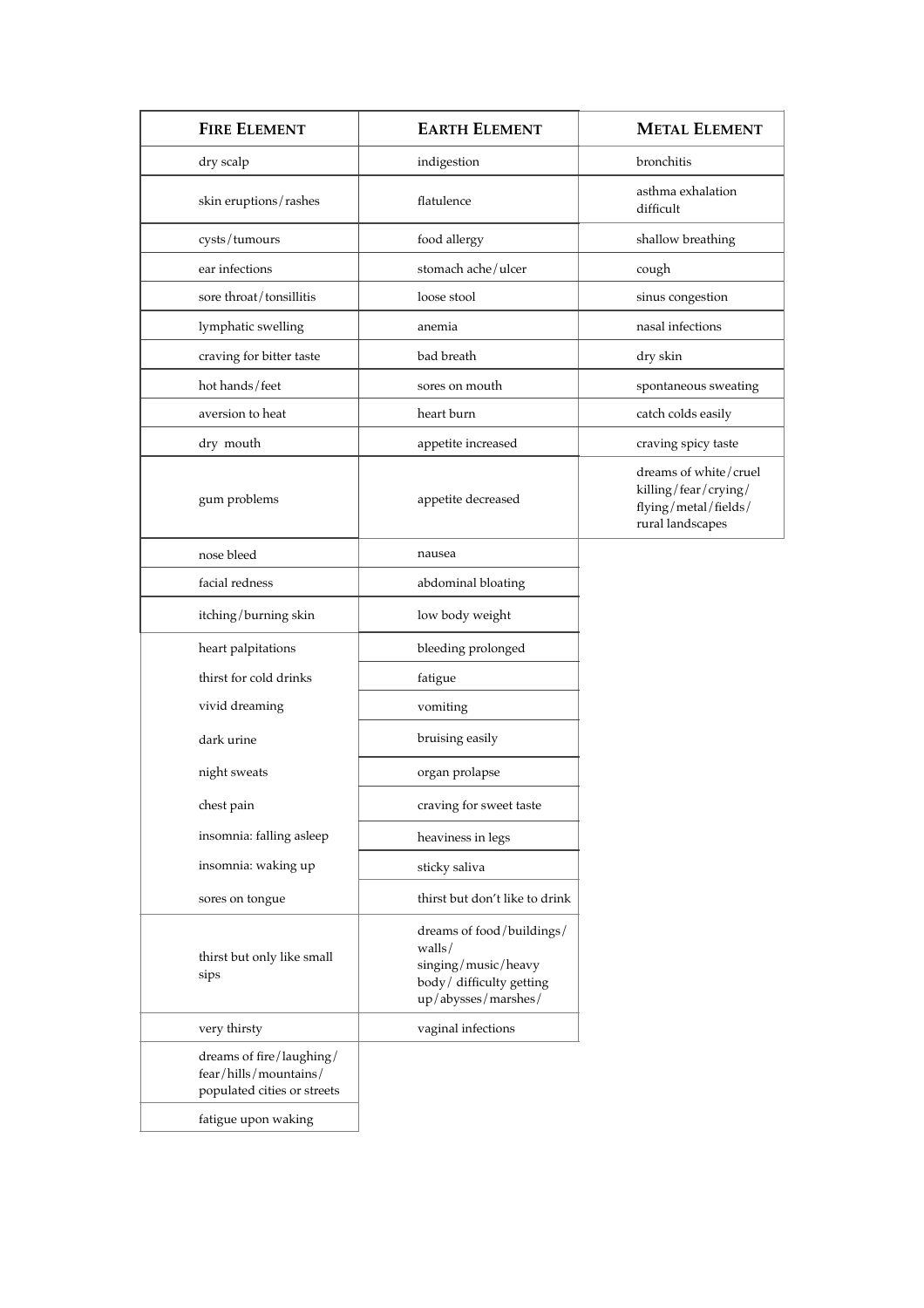List your CHIEF COMPLAINTS in order of priority and their date of onset:

…………………………………………………………………………………………  $\mathcal{L}^{\text{max}}_{\text{max}}$ …………………………………………………………………………………………

What types of ACUTE ILLNESSES do you suffer from and approximately how often have you experienced them in the last five years?

…………………………………………………………………………………………  $\mathcal{L}^{\text{max}}_{\text{max}}$ …………………………………………………………………………………………

List any SERIOUS OR CHILDHOOD ILLNESSES and their approximate dates:

……………. ………………………………………………………………………… ……………. ………………………………………………………………………… ……………. .…………..…………………………………………………………… ……………. …………………………………………………………………………

List all SURGERIES and their approximate dates:

………………………………………………………………………………………… …………………………………………………………………………………………

…………………………………………………………………………………………

List all prescription DRUGS you are taking and any history of non-prescription & prescription drug use (if you need more space, please use back of form):

………………………………………………………………………………………… ………………………………………………………………………………………… …………………………………………………………………………………………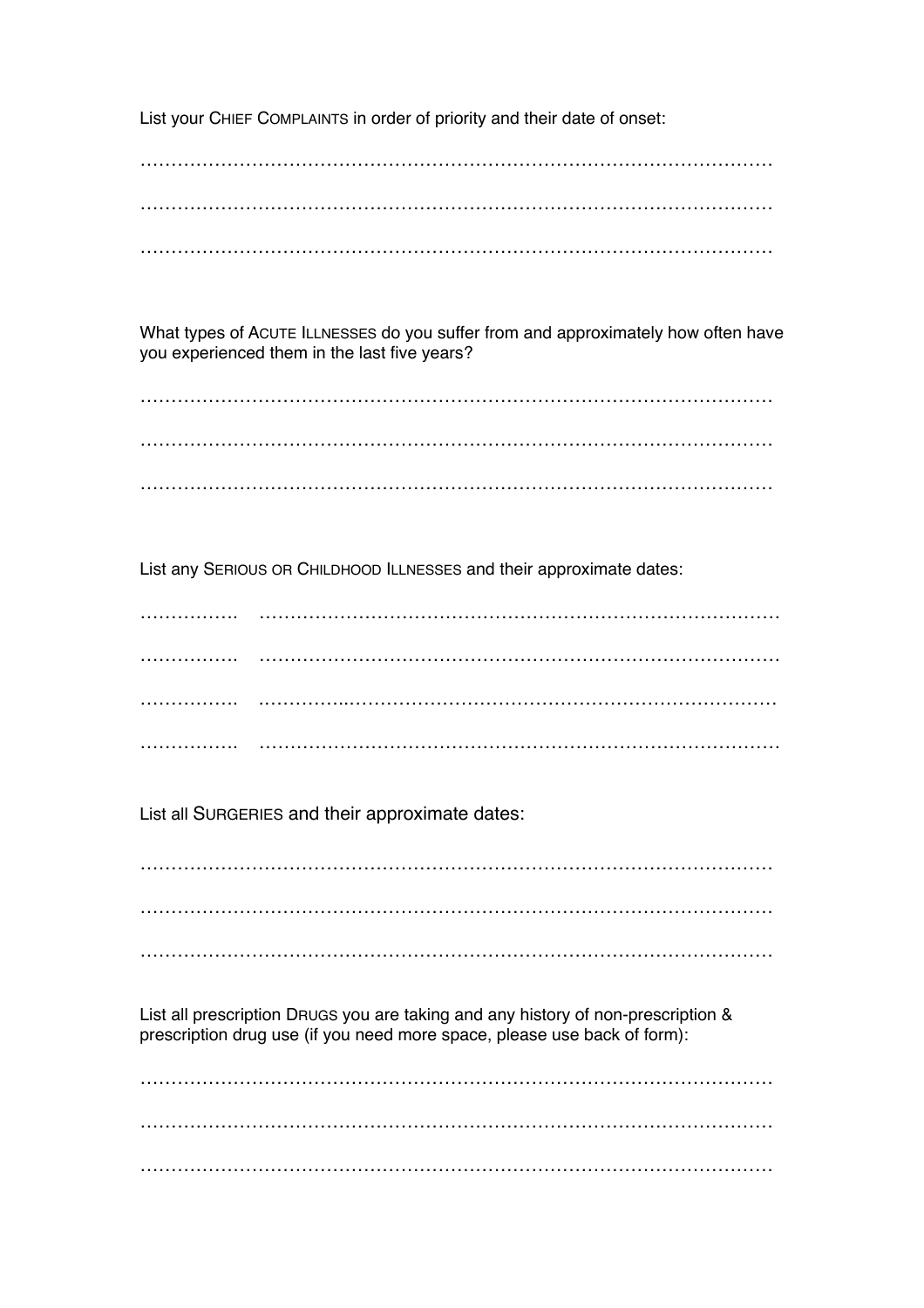VACCINE History: ………………………………………………………………………………………………… ………………………………………………………………………………………………… ………………………………………………………………………………………………… Describe your current program of PHYSICAL FITNESS: ………………………………………………………………………………………… ………………………………………………………………………………………… Describe your BIRTH: (Natural?, C-Section?, Mother's situation during pregnancy?) ………………………………….……………………………………………………………… ………………………….……………………………………………………………… Number of siblings and ages: …………………………………………………………….. Number of children and ages: ………………………………………………………………

Describe a typical day's DIET, including beverages:

| <b>BREAKFAST</b> | LUNCH | <b>DINNER</b> |
|------------------|-------|---------------|
|                  |       |               |
|                  |       |               |
|                  |       |               |
|                  |       |               |
|                  |       |               |
|                  |       |               |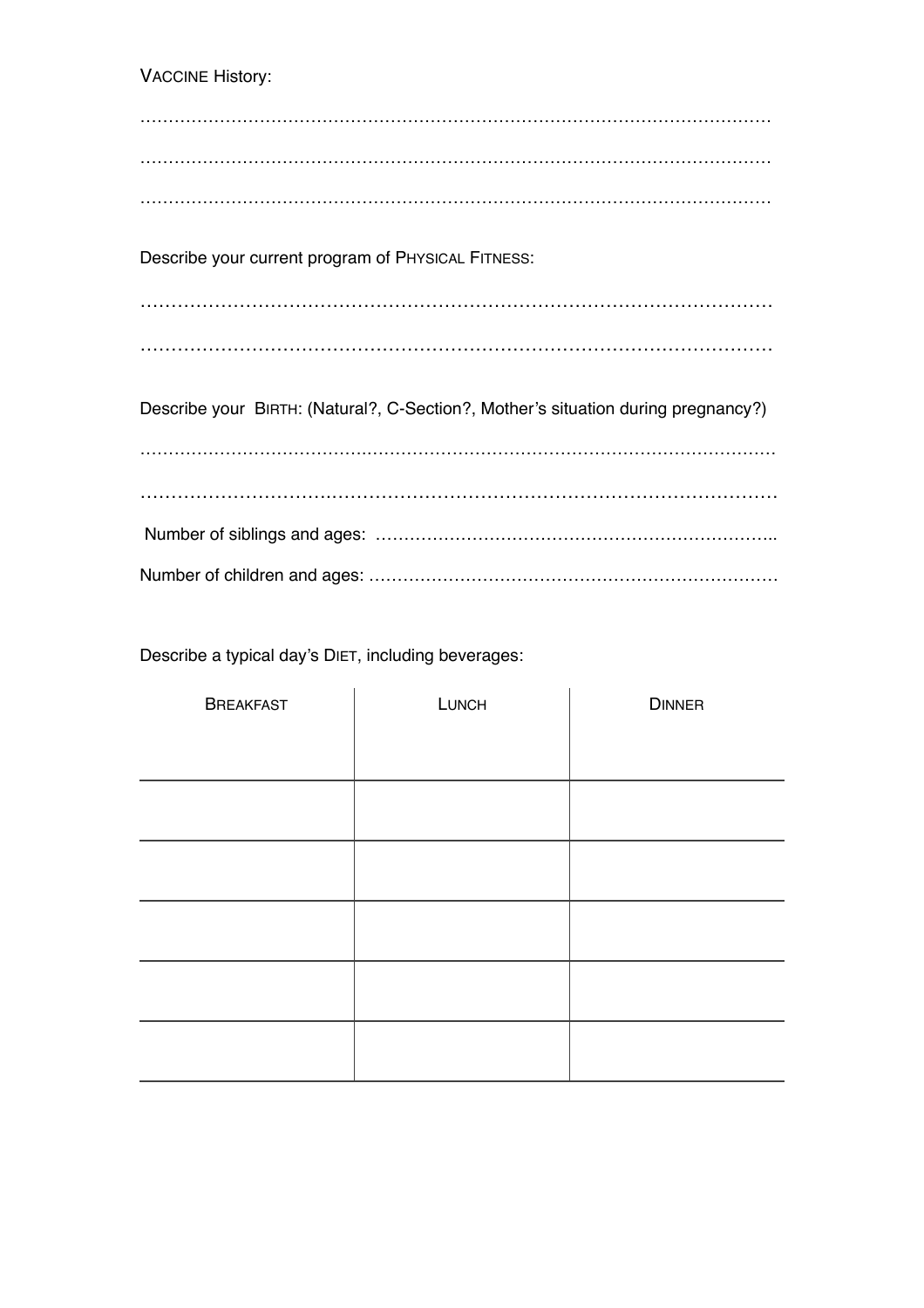| Do you drink diet soda?             | Yes  No  If yes how many          |
|-------------------------------------|-----------------------------------|
| Do you drink coffee?                | Yes  No  If yes how many          |
| Do you smoke cigarettes?            | Yes  No  If yes how many          |
| Do you use recreational drugs?      | Yes  No  If yes how many          |
| Do you consume alcoholic beverages? | Yes  No  If yes how many          |
| Do you have any known allergies?    | Yes  No  If yes, please describe: |

…………………………………………………………………………………………………

…………………………………………………………………………………………………

Choose one or two EMOTIONS that are influential in your life which are either frequently experienced or difficult to express:

………………………………………………………………………………………… …………………………………………………………………………………………

Describe any TRAUMATIC experiences you have had and give their approximate dates (i.e. divorce, change of residence, injury, death in family, bankruptcy, etc.):

| DATE: | EVENT: |
|-------|--------|
|       |        |
|       |        |
|       |        |
|       |        |
|       |        |
|       |        |
|       |        |
|       |        |